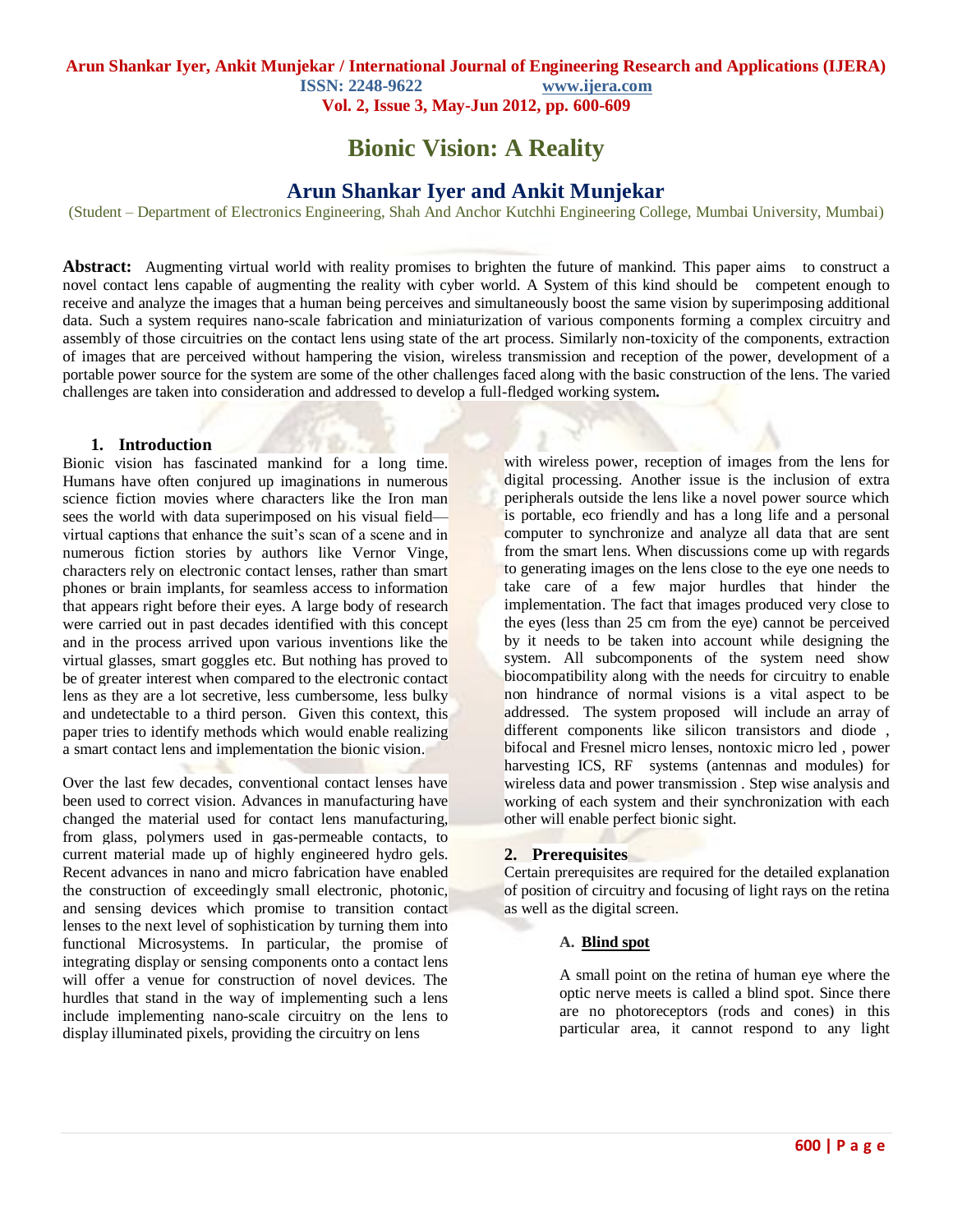stimulation. Every eye has a blind spot and these are aligned symmetrically so that most of the time, one eye's field of vision will compensate for the loss of vision in the other. The figure 1 illustrates the following point



Figure 1

The projection of this spot on the surface of the eye will be predominantly used for placing the monolithic circuits. This aperture is a few millimeters in width and is more than enough to accommodate the entire circuitry.

## **B. Micro lenses**

A micro lens is a small [lens,](http://en.wikipedia.org/wiki/Lens_(optics)) generally with a [diameter](http://en.wikipedia.org/wiki/Diameter) as small as 10 micrometers. Micro lenses are highly advantageous as they can be fabricated on plastic substrate. Also the focal lengths, diffraction and reflection properties of these lenses can be easily manipulated according to the users' specification.

Fresnel micro lenses and Bifocal micro lenses are the two classes of micro lenses that are to be used in this system.

## **i. Fresnel micro lenses**

Micro Fresnel lens is a class of micro lenses with superior focusing properties which can be easily fabricated on substrates. These lenses can be designed to have ultra short focal length. The Fresnel lens reduces the amount of material required compared to a conventional spherical lens by dividing the lens into a set of concentric annular sections known as [Fresnel zones](http://en.wikipedia.org/wiki/Fresnel_zone) .These zones are responsible for attaining such short focal lengths. The human eye, even with its minimum focal distance of several centimeters, cannot resolve objects on a contact lens. These lenses come in handy to tackle such problem.

#### **ii. Bifocal micro lenses**

The bifocal micro lenses are novel optical components, which have the capability of producing two focal points along optical axis. Since it belongs to the micro lens category , it has a small diameter which can be used for fabrication on plastic substrates which have very short focal lengths. These lenses will be used primarily to focus lights incident on the contact lens on both the retina as well as the digital screen.

## **3. On Lens Circuitry**

The contact lens display comprises of a light emitting diode, an antenna, an integrated circuit (IC) for power harvesting and LED control and a polymer substrate with electrical interconnects. An external transmitting antenna emits RF radiation that is collected by the on-lens antenna. The integrated circuit rectifies and stores this energy, and duty cycles power to the LED at a frequency sufficiently high to give the appearance of continual light emission. The current circuitry describes the circuit for a single pixel system.

#### **A. Method of Fabrication**

To realize the circuits on the contact lens surface the process called self assembly is adopted. Self assembly process is practiced widely in those areas where the fabrication has to be in micro-scale and the substrate is delicate and can get easily deformed. The circuit may involve the use of various micrometer scale functional devices like silicon based field effect transistors, photodiodes etc. The fabrication involves assembling silicon micro components on a silicon wafer and then releasing them to yield a collection of freestanding micro components resembling fine powder. Each of the micro components carries metal contacts and has a specifically defined shape. Separately, the plastic templates are prepared with embedded metal interconnects and binding sites with various shapes made of polymer. At the bottom of the binding sites, it is arranged to have the areas occupied by an alloy with a low melting point. The self-assembly process involves submerging both the silicon micro components and the plastic template into a fluid and agitating to induce movement of the micro components over the substrate. When the shape of a micro component and the corresponding components are well matched, the micro component falls into the well allowing contact between the molten alloy at the bottom of the well and the metal pads positioned on the surface of the micro component. The resultant capillary force keeps the micro component in the well, preventing the fluid flow to dislodge the bound part. If the component enters the well upside-down, a capillary connection will not be made and fluid force forces the component out of the well. After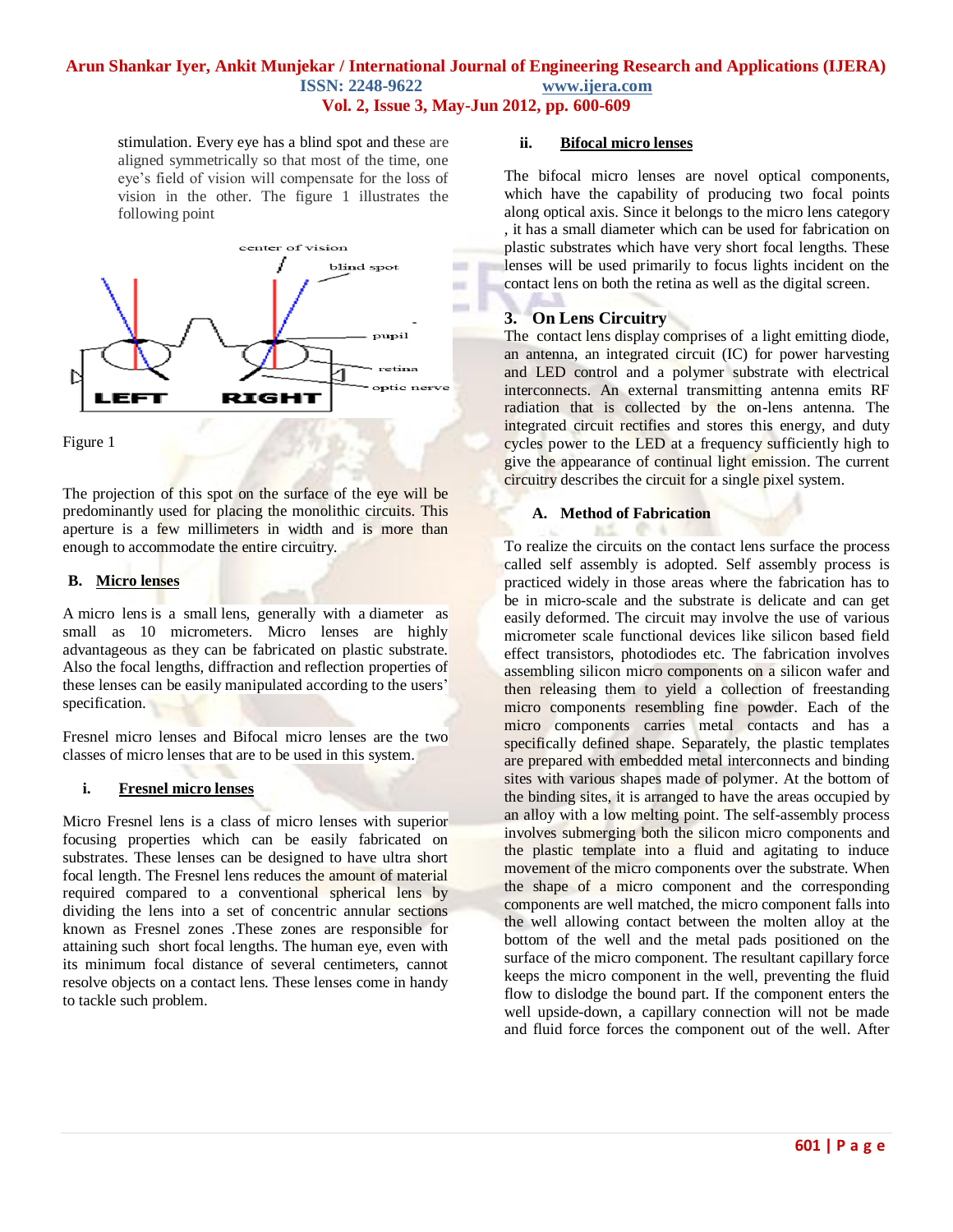the completion of the self-assembly process, the temperature is lowered to solidify the molten alloy and to make the mechanical and electrical connections between the micro components and the template permanent. **[\[i\]](#page-9-0)**

Figures listed below explains the process of self assembly in a two step process



**Figure 2**

**B. Components (Image generation and power Transmission)**

## **POWER HARVESTING IC**

Minimum input power to the antenna and maximum allowed transmit power in 2.4 GHz band results in choosing of ISM band for the wireless link. Two constraints on this minimum

input power are the antenna/rectifier power efficiency and the input voltage amplitude to the rectifier which in turn is constrained by the LED turn-on voltage, rectifier threshold and impedance matching to the antenna. Figure shows the architecture of the CMOS prototype chip containing the power harvesting, storage capacitor and power management circuitry. It houses 450 pF of integrated storage capacitance. Some of the important challenges in making an integrated RF power harvesting system are designing an efficient rectifier, an intelligent, robust power management system, and realizing a high-density on-chip storage capacitor. To avoid junction and oxide breakdown of the transistors (0.13 μm CMOS) rectifier scheme shown in Fig. 6 is chose. CMOS process that provides low threshold transistors for enhanced rectifier sensitivity is selected. The diodes are realized using PMOS transistors with the body terminal tied to the source in order to eliminate the body effect.

The optimal number of stages in the multiplying rectifier was determined by considering the trade-off between its power efficiency, output voltage, input impedance for matching and the micro-LED load (capacitor charging time). Eight stages which provides approximately  $8 \cdot (VRF - Vt) \approx 3.6V$  of DC output for 750mV RF input and 300mV threshold Voltage are used for rectifier circuitry. For maximum energy storage on the capacitor, the DC voltage must be maximized under the breakdown voltage constraint (10 V). However, the large number of stages required for achieving this high voltage leads to increased capacitor charging time, degraded quality factor of the input impedance and unreasonable values for the antenna impedance matching. Another important aspect of the rectifier design is the choice of coupling capacitor (Cc). It should be much larger than the parasitic capacitance of the MOS diodes but should be small enough to facilitate input matching and higher quality factor of the input impedance of the chip (for passive voltage gain).1 pF was found to be a good compromise. For the application of on-lens display system using custom LEDs, the optimal number of stages was found to be eight.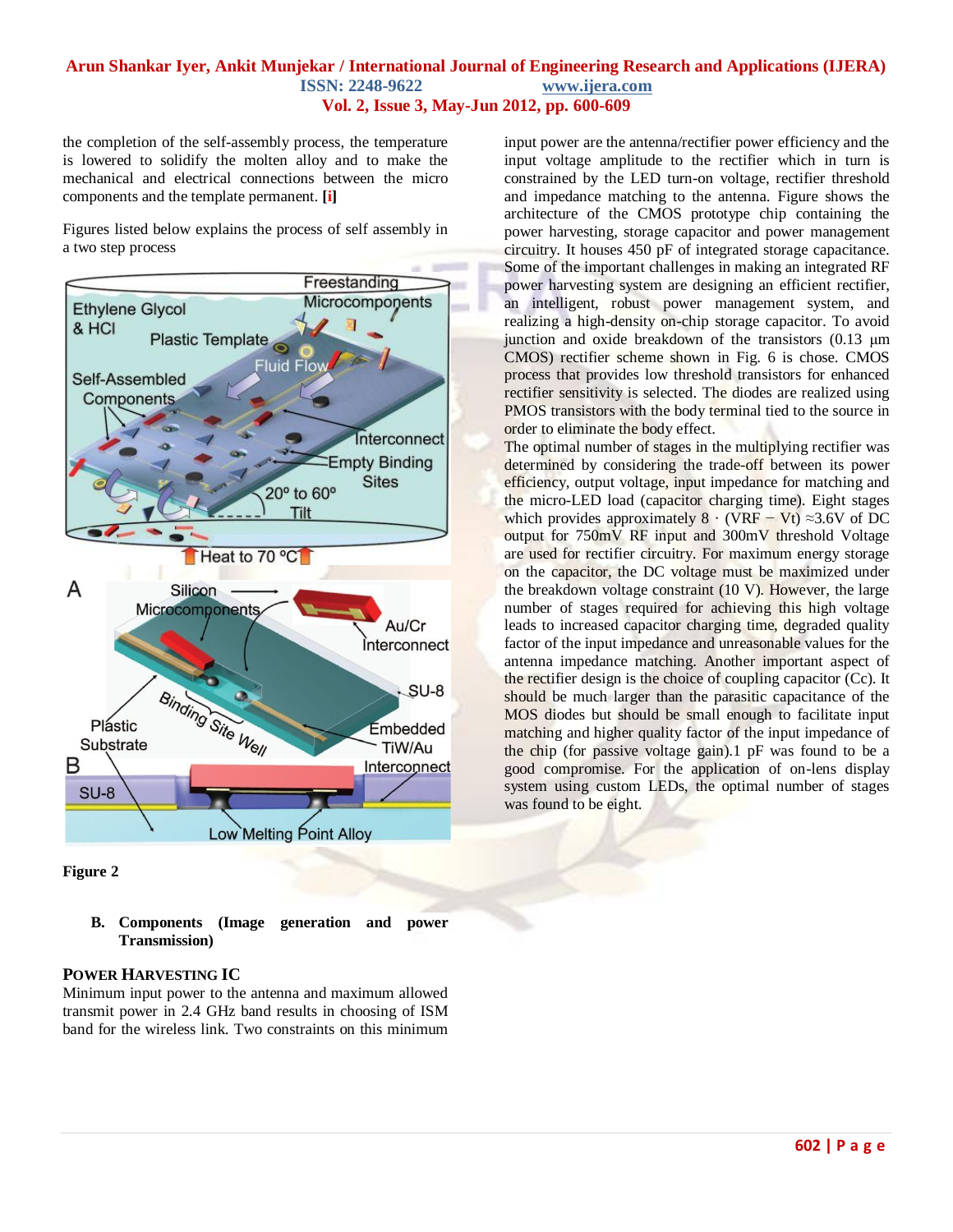**COLLECT** 

**MARKET** 



Eight-stage rectifier design using low- $V_t$  PMOS devices.

**Figure 3**



**Figure 4**

A robust power management circuit is absolutely crucial for ensuring reliable circuit functionality in the face of scarce power resources on chip. The power management circuit allows powering the LED for approximately 3% of the time by modulating the 3.3V PMOS switch. The on-chip ring oscillator shown in figure derives its power supply  $({\sim 1V})$ from the second stage of the cascaded rectifier. Each inverter in the 3-stage oscillator uses stacked high-Vt devices for low leakage and low-power of operation (∼ 500nW at 1 MHz). The frequency doubling pulse generation circuit generates an active low pulse at each transition of the oscillator output of approximately 0.015/f long duration where f is the frequency of the ring oscillator. This means that the pulse generator effectively generates active low pulses of 3% duty cycle at a frequency 2f. The level shifter circuit uses the output of rectifier to up-convert the active-low pulses with active high

and active low being 3.5 and 2.5V respectively. The difficulty in realizing very small high quality tank circuits on the plastic substrate and the extremely small size of the chip prevents any passive impedance matching tank circuit for passive voltage gain. This results in loss of sensitivity of the rectifier. **[\[0\]](#page-9-1)**

## **ANTENNA**

#### **1. Design**

The primary challenge for antenna design in small systems is to achieve adequate efficiency. Antenna efficiency is strongly influenced by antenna size, and efficiency drops precipitously if the antenna is much smaller than the electromagnetic wavelength. One potential solution to improve the antenna performance with reduced size is to design the system to operate at high frequency. Therefore 2.4 GHz ISM frequency band was chosen. A loop antenna was determined to be a practical choice to avoid impeding vision. **[\[0\]](#page-9-2)**

#### **2. Implementation**

Antenna design was constrained by contact lens size and eye physiology, and therefore a 5.0 mm radius loop antenna was used to harvest RF energy but leave the pupil unobstructed. Two factors determine the frequency of operation: (1) power received by the on-lens loop antenna, and (2) antenna-to-chip impedance matching. The tests were conducted maintaining a distance of 1 meter between the source and lens and 1 watt power was transmitted. In free space, modeled received power peaked at ∼117 μW at approximately 2.0 GHz. At lower frequencies, received power is limited by on-lens antenna efficiency, while path loss dominates at higher frequencies.

Also the antenna testing was simulated in saline water for more realistic test and the power consumption, was shorter on the eye (saline surrounding) than in free space. However, as contact lens and transmitting antenna separation decreases, near field interactions begins to dominate and more power is available. **[\[0\]](#page-9-1)**

#### **3. Micro LEDS**

In the initial stages of development red LEDs were used to generate a pixel, but due to the toxicity of aluminum arsenide, blue LEDs were preferred. Blue micro LEDs are grown on gallium arsenide which is harmless to the human eye meeting biological standards. GaN and its alloys were deemed suitable due to non-toxicity, high efficiency and appropriate achievable emission wavelength. The micro-LED design, with peak intensity at ∼475 nm, is adequate to illuminate the retina. **[\[0\]](#page-9-1)**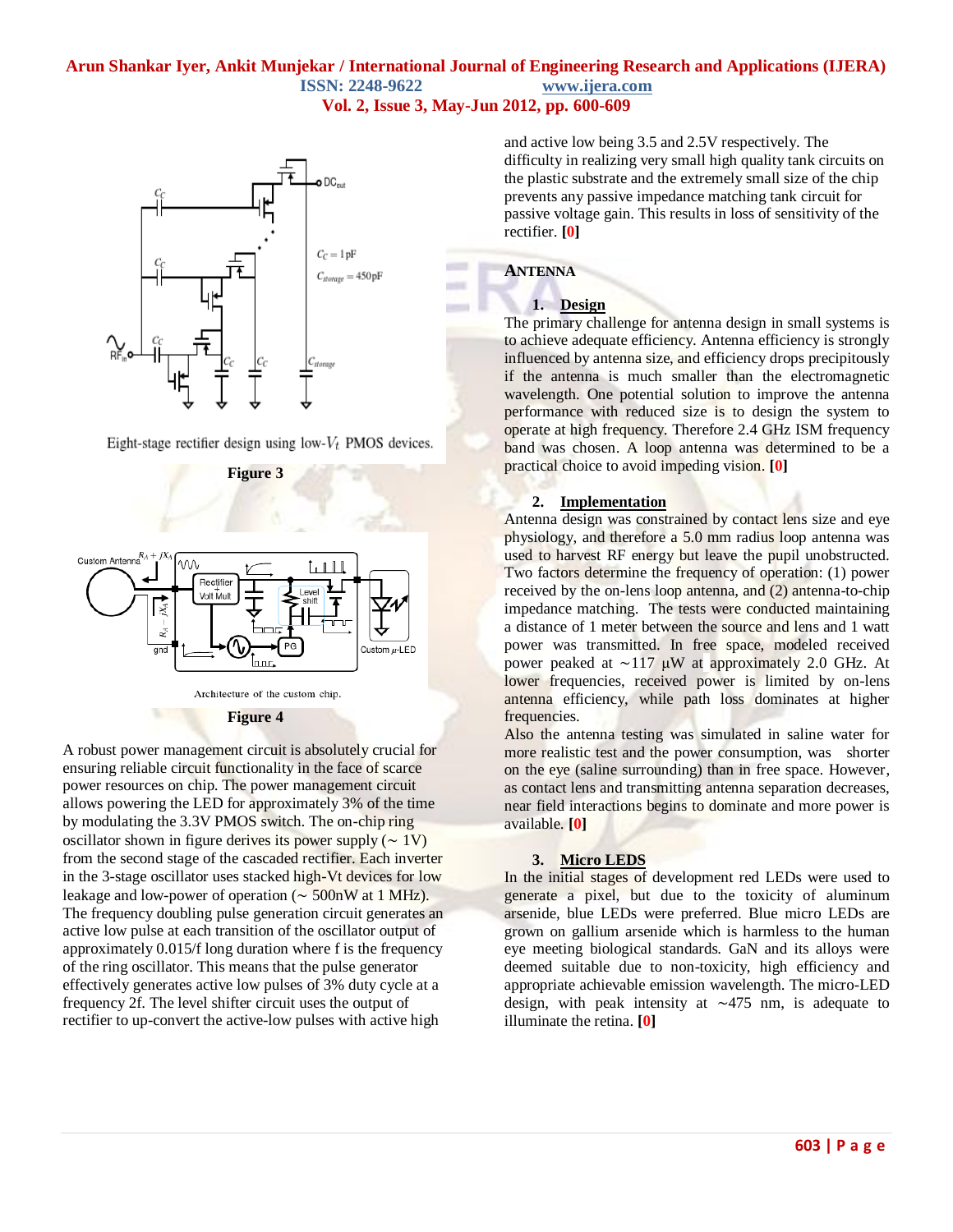#### **4. Fresnel Fabrication**

Since the images generated on the contact lenses cannot comply with the minimum focal distance of 25 cm away from the eye, they had to be focused alternatively on retina .Hence the images generated had to be passed through subsidiary lens. The LEDs fabricated were thus made of Fresnel lenses. As discussed earlier, Fresnel lenses can have very short focal length and thus helps in focusing the pixels on LEDs in such a way that they appear 1 meter floating when seen by the wearer.

#### **5. Summary**

The whole system is encapsulated in a transparent polymer creating a system to generate images perceivable by the wearer and not harming his eyes.



Figure 5 (TOP) illustrates each of the subcomponents. (The numbering of subcomponents coincides with the numbering of the detailed description.)

Figure 5 (Bottom) The image to the left shows a 100 micro LEDs array displaying numeric value, (Right) number of leds with Fresnel lens mounted on them

#### C. **Components (Image processing )**

One needs to understand the formation of images on eye in order to simulate them and process them.

When light falls on the surface of one's eye, it is converged and focused to the back of the eye to a part called as retina. Retina serves as a screen for image formation and passes on the information through optic nerve to the brain.

The Formation of the Retinal Image



#### **Figure 6**

In order simulate human vision digitally, the rays of light need to fall on some kind of digital screen and at the same time on the retina as well. The digital screen that is proposed is a pixel sensor with Bayer's' layer which is hardly a few micrometers in size and can be easily accommodated in the center of contact lenses above the blind spot where the other circuits are placed. Since monolithic integration of circuits is practiced, pixel sensor will be at the top most layers followed by all other circuitries. The same self assembly technique is adopted for the fabrication of sensor.

If the pixel sensor is integrated, then the light of the image falling on the retina now need to converge on two points instead of one. As discussed earlier, bifocal micro lens is apt for such a situation where the only criteria being that both the screens should be on the same optical axis. Since the pixel sensor is mounted on the center of the eye, it is exactly ahead of the retina thus solving the problem. Bifocal micro lens are fabricated on the same gallium arsenide alloys as the LEDs were manufactured. The focal lengths are so adjusted that the first focal length is fairly shorter focused on the sensor while the other focal point is inside the eye on the retina. On an average a contact lens is 7 millimeter in radius whereas a bifocal micro lens is around 5 micro meters in radius. If roughly calculated, more than a million micro lenses can be fabricated on the surface of the contact lenses.

Now that the logic of image perception is solved, the final step is the data transceiver that needs to be implemented beneath the pixel sensor for communication with a computer. The detailed explanation of the pixel sensor and transceiver circuit follows.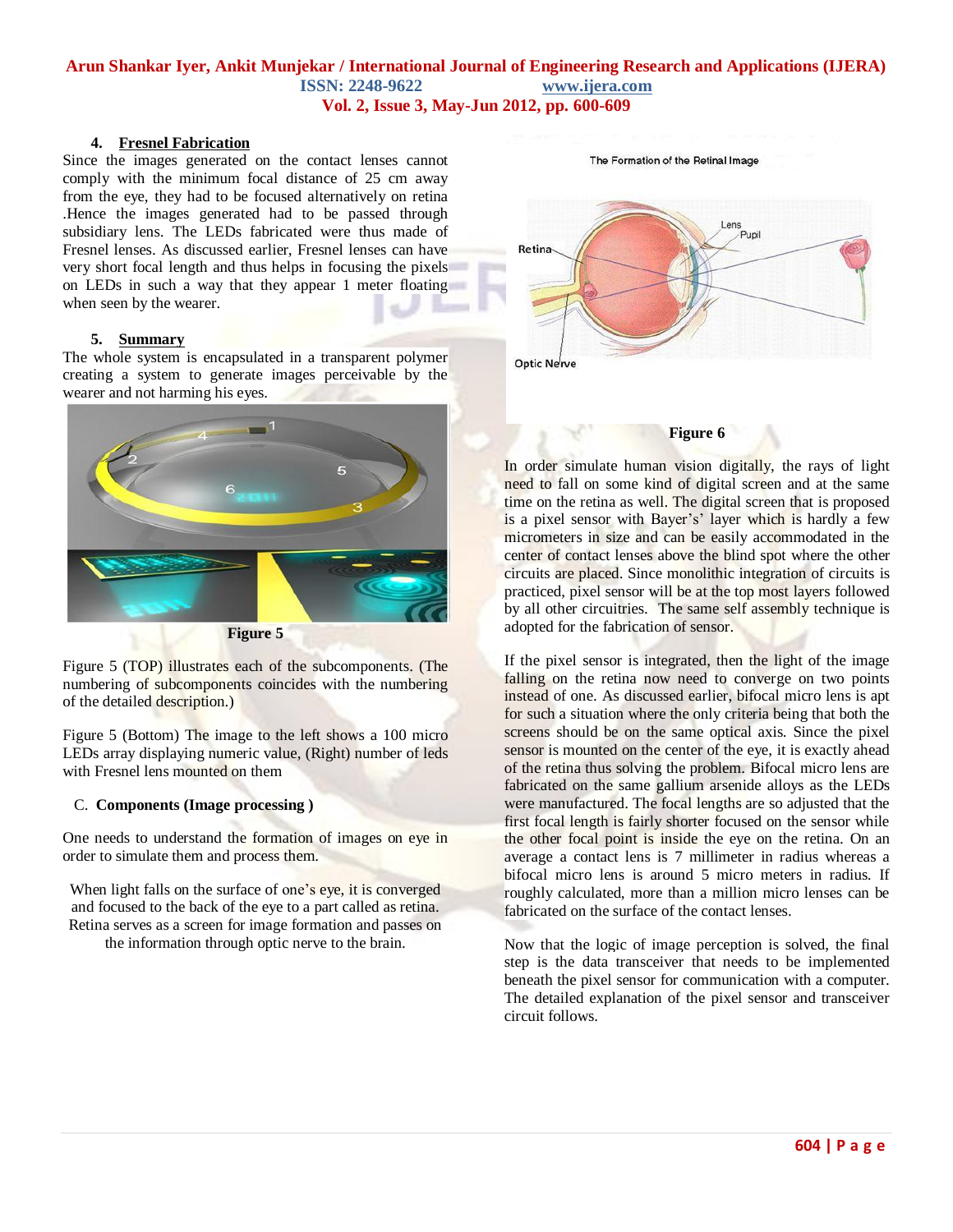#### **i. Pixel Sensor**

A basic pixel sensor comprises of the following:

#### **CMOS Image Sensors**

These sensors help reading various intensities of photons and stores them .They are preferred over conventional ccds because CMOS image sensors integrate the pixel along with circuitry, unlike CCDs, which requires processing circuits on a separate chip. Unlike the earlier the current CMOS sensors have relatively low noise and have quality equal to CCD's.



#### **Figure 7**

There are two basic kinds of CMOS image sensors—passive and active.

#### **Passive Pixel Sensor**

Passive-pixel sensors (PPS) were the first image-sensor devices used in the 1960s. In passive-pixel CMOS sensors, a photo-sensor converts photons into an electrical charge. This charge is then boosted on chip by an amplifier. Since the charge is carried through several stages, there is a significant amount of noise added to the photo-signal in this process. To cancel out this noise, additional processing steps are required, sometimes on chip and sometimes off chip.

#### **Active Pixel Sensor**

Active-pixel sensors (APSs) reduce the noise associated with passive-pixel sensors. Each pixel has an extra circuit, an amplifier, which helps cancels the noise associated with the pixel. It is from this concept that the active-pixel sensor gets its name. The performance of this technology is high and also allows for a larger image array and higher resolution. Hence this sensor is used in the lens circuitry for image reception.



**Figure 8: A three-transistor active pixel sensor**

The standard [CMOS](http://en.wikipedia.org/wiki/CMOS) APS pixel today consists of a photo-detector (a pinned [photodiode\)](http://en.wikipedia.org/wiki/Photodiode), a floating diffusion, a transfer gate, reset gate, selection gate and source-follower readout transistor—the so-called 4T cell. The pinned photodiode was originally used in interline transfer CCDs due to its low dark current and good blue response, and when coupled with the transfer gate, allows complete charge transfer from the pinned photo diode to the floating diffusion (which is further connected to the gate of the read-out transistor) eliminating lag. The use of intra pixel charge transfer can offer lower noise by enabling the use of [correlated](http://en.wikipedia.org/wiki/Correlated_double_sampling)  [double sampling](http://en.wikipedia.org/wiki/Correlated_double_sampling) (CDS). The Noble 3T pixel is still often used since the fabrication requirements are easier. The 3T pixel comprises the same elements as the 4T pixel except the transfer gate and the pinned photo diode. The reset transistor,  $M_{rst}$ , acts as a switch to reset the floating diffusion which acts in this case as the photo diode. When the reset transistor is turned on, the photodiode is effectively connected to the power supply,  $V_{RST}$ , clearing all integrated charge. Since the reset transistor is [n-type,](http://en.wikipedia.org/wiki/N-type_semiconductor) the pixel operates in soft reset. The read-out transistor,  $M<sub>sf</sub>$ , acts as a buffer (specifically, a [source follower\)](http://en.wikipedia.org/wiki/Source_follower), an amplifier which allows the pixel voltage to be observed without removing the accumulated charge. Its power supply,  $V_{DD}$ , is typically tied to the power supply of the reset transistor. The select transistor,  $M_{\text{sel}}$ , allows a single row of the pixel array to be read by the read-out electronics. Other innovations of the pixels such as 5T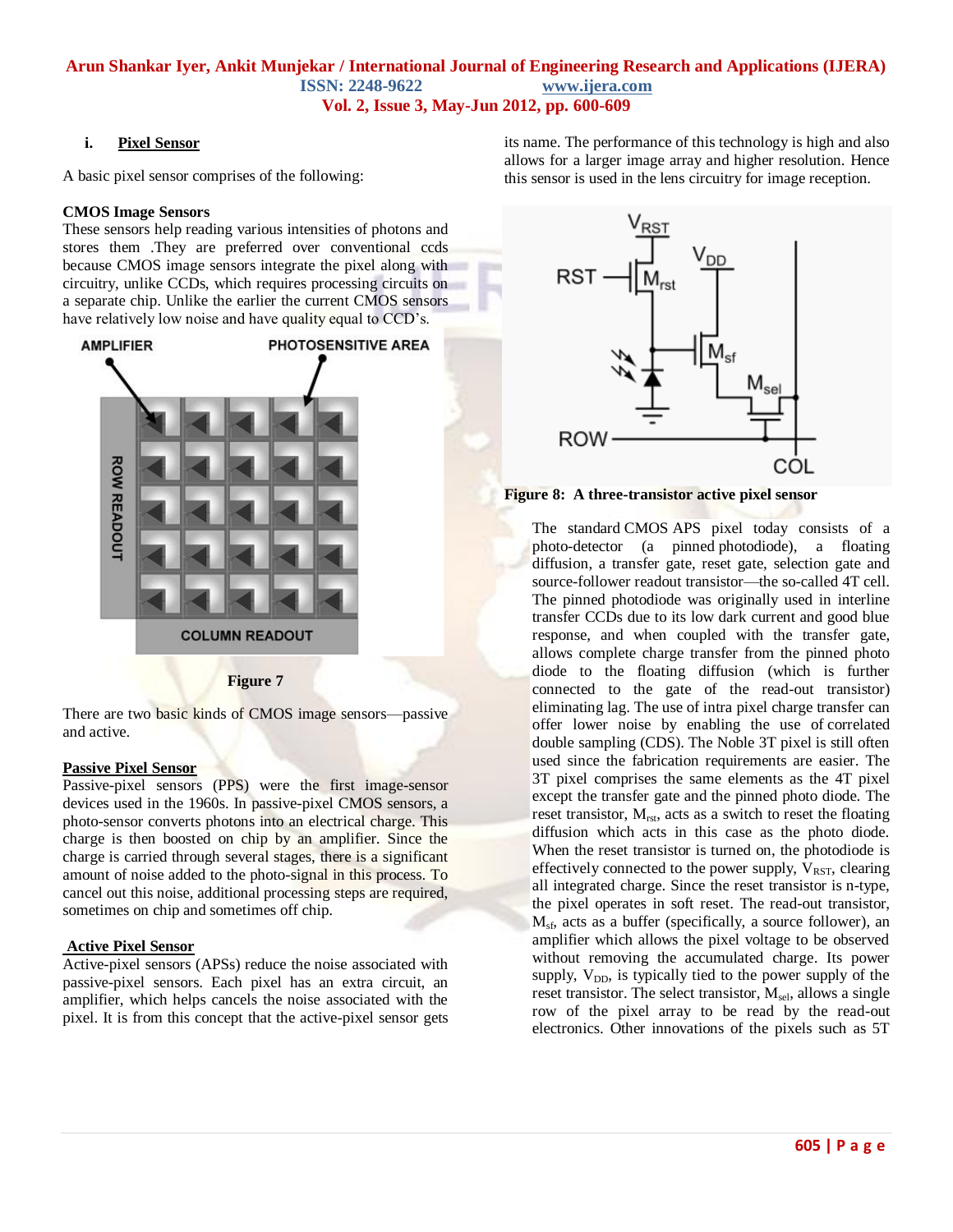# **Arun Shankar Iyer, Ankit Munjekar / International Journal of Engineering Research and Applications (IJERA) ISSN: 2248-9622 www.ijera.com**

**Vol. 2, Issue 3, May-Jun 2012, pp. 600-609**

and 6T pixels also exist. By adding extra transistors, functions such as global shutter, as opposed to the more common [rolling shutter,](http://en.wikipedia.org/wiki/Rolling_shutter) are possible. In order to increase the pixel densities, shared-row, four-ways and eightways shared read out, and other architectures can be employed. A variant of the 3T active pixel is the [Foveon](http://en.wikipedia.org/wiki/Foveon_X3_sensor)  [X3 sensor](http://en.wikipedia.org/wiki/Foveon_X3_sensor) invented by Dick Merrill. In this device, three photodiodes are stacked on top of each other using [planar fabrication techniques,](http://en.wikipedia.org/wiki/Planar_process) each photodiode having its own 3T circuit. Each successive layer acts as a filter for the layer below it shifting the spectrum of absorbed light in successive layers. By deconvolving the response of each layered detector, red, green, and blue signals can be reconstructed.[\[vii\]](#page-9-3)

## **ii. BAYERS' FILTER**

The images obtained from this sensor only record intensity and are colorless. To attribute the specific colors that one's vision perceives BAYERS' filter is used. A Bayers' filter mosaic is a [color filter array](http://en.wikipedia.org/wiki/Color_filter_array) (CFA) for arranging [RGB](http://en.wikipedia.org/wiki/RGB_color_model) color filters on a square grid of photo sensors. Its particular arrangement of color filters is used in most single-chip digital [image sensors](http://en.wikipedia.org/wiki/Image_sensor) used in digital cameras, camcorders, and scanners to create a color image. The filter pattern is 50% green, 25% red and 25% blue, hence is also called RGBG, GRGB, or RGGB. It is named after its inventor, Bryce E. Bayers'' of [Eastman Kodak.](http://en.wikipedia.org/wiki/Eastman_Kodak)

Bryce Bayers's patent (in 1976) called the green photo sensors luminance-sensitive elements and the red and blue ones chrominance-sensitive elements. Twice as many green elements as red or blue are used to construct the filter layer to mimic the physiology of the [human eye.](http://en.wikipedia.org/wiki/Human_eye) The luminance perception of the human [retina](http://en.wikipedia.org/wiki/Retina) uses M and L [cone](http://en.wikipedia.org/wiki/Cone_cells)  [cells](http://en.wikipedia.org/wiki/Cone_cells) combined, during daylight vision, which are most sensitive to green light. These elements are referred to as sensor elements, [sensels,](http://en.wiktionary.org/wiki/sensel) pixel sensors, or simply pixels; sample values sensed by them, after interpolation, become image [pixels.](http://en.wikipedia.org/wiki/Pixels)

The [raw output](http://en.wikipedia.org/wiki/Raw_image_format) of Bayers''-filter cameras is referred to as a Bayers'' pattern image. Since each pixel is filtered to record only one of three colors (figure 8), the data from each pixel cannot fully determine color on its own. To obtain a full-color image, various [de-mosaicing](http://en.wikipedia.org/wiki/Demosaicing) algorithms can be used to interpolate a set of complete red, green, and blue values for each point. Different [algorithms](http://en.wikipedia.org/wiki/Algorithms) requiring various amounts of computing power result in varying-quality final images. This can be done using the raw data directly from the sensor.



**Figure 9: The Bayers'' arrangement of color filters on the pixel array of an image sensor**





On June 14, 2007, [Eastman Kodak](http://en.wikipedia.org/wiki/Eastman_Kodak) announced an alternative to the Bayers'' filter: a color-filter pattern that increases the sensitivity to light of the image sensor in a digital camera by using some "panchromatic" cells that are sensitive to all wavelengths of visible light and collect a larger amount of light striking the sensor. They present several patterns, but none with a repeating unit as small as the Bayers'' pattern's  $2\times2$  unit.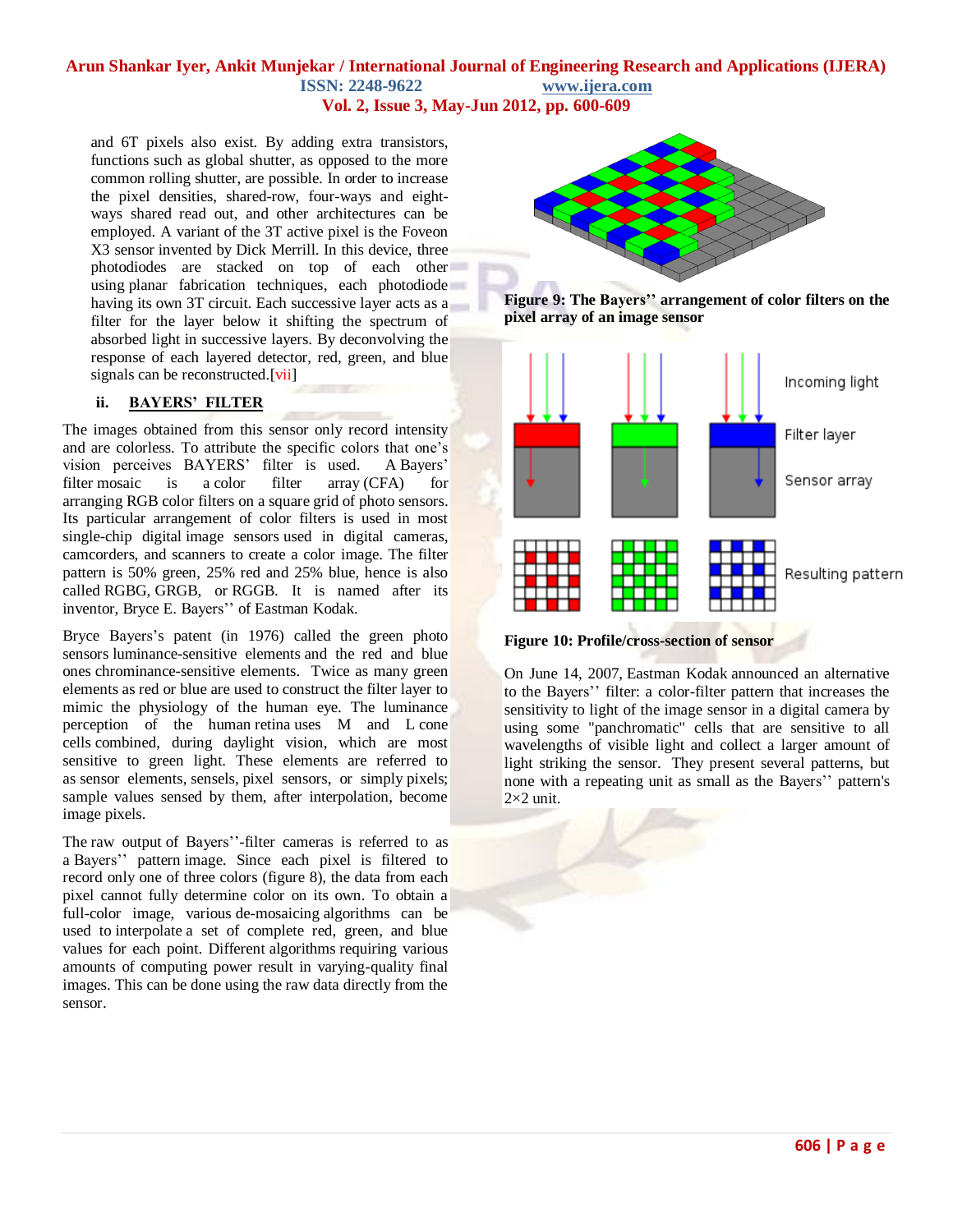

#### **Figure 11: Three new Kodak RGBW filter patterns**

It is a standard process to mount the Bayers'' layer on the active pixel sensor to emulate the human vision as it is.

This layer mounted on sensor together serves the purpose of forming the image and serving as the digital eye for our system.[\[vi\]](#page-9-4)

## **iii. Data Transceiver**

Various video and image transceiver circuits are commercially available which are employed in cctvs and spy cameras. While the circuit can be reused as it is, miniaturization and fitting them into the same chip inside the lens with other circuits need to be analyzed. As explained earlier these circuits can use the same antenna that is used for power transmission to send constant stream of images one perceives and can receive virtual information of what one sees from the processor.

## **4. External peripherals**

#### **A. Power supply**

Implantable or wearable devices will only significantly increase quality of life if they are unobtrusive to the users in terms of use and maintenance. It is especially important to eliminate maintenance for implantable devices, for which replacement of the power source in particular must be avoided. While some implanted sensors can be totally passive and used in conjunction with active equipment when a measurement is needed, and some active devices could be powered up occasionally by wireless energy transfer, many require a continuous source of electrical power. Ideally, all implantable medical devices would have a power-supply

lifetime as long as the required operational lifetime, thus keeping surgery, and cost, to a minimum. Bionic lenses if not a lifesaving implant, are for sure a life enhancing device. Since generation of energy from batteries is either non portable or insufficient one is forced to look into other options. Energy can be harvested indirectly from everyday human actions or by intentionally generated actions. Indeed, products that operate in this mode, e.g. torches, radios, watches, have been on the market for years. At the same time, there has been a significant body of research on human generated power which can find potential applications particularly in low power biomedical applications. The related systems need to be wearable and typically consist of sensors, signal conditioning electronics and wireless transmission technology. More power allows longer operation, higher sampling rates and wireless transmission over a longer distance, and support of additional features. Therefore powerful, low weight and compact energy storage devices and energy harvesting from the human body are crucial technologies for extended and reliable operation.

#### **B. Potential human power sources**

Power may be recovered passively from body heat, breathing, blood pressure, arm motion, typing, and walking or actively through user actions such as winding or pedaling. In cases where the devices are not actively driven, only limited power can generally be harvested without inconveniencing or annoying the user. A summary of the potential power sources and the total power from various body-centered actions is provided in the figure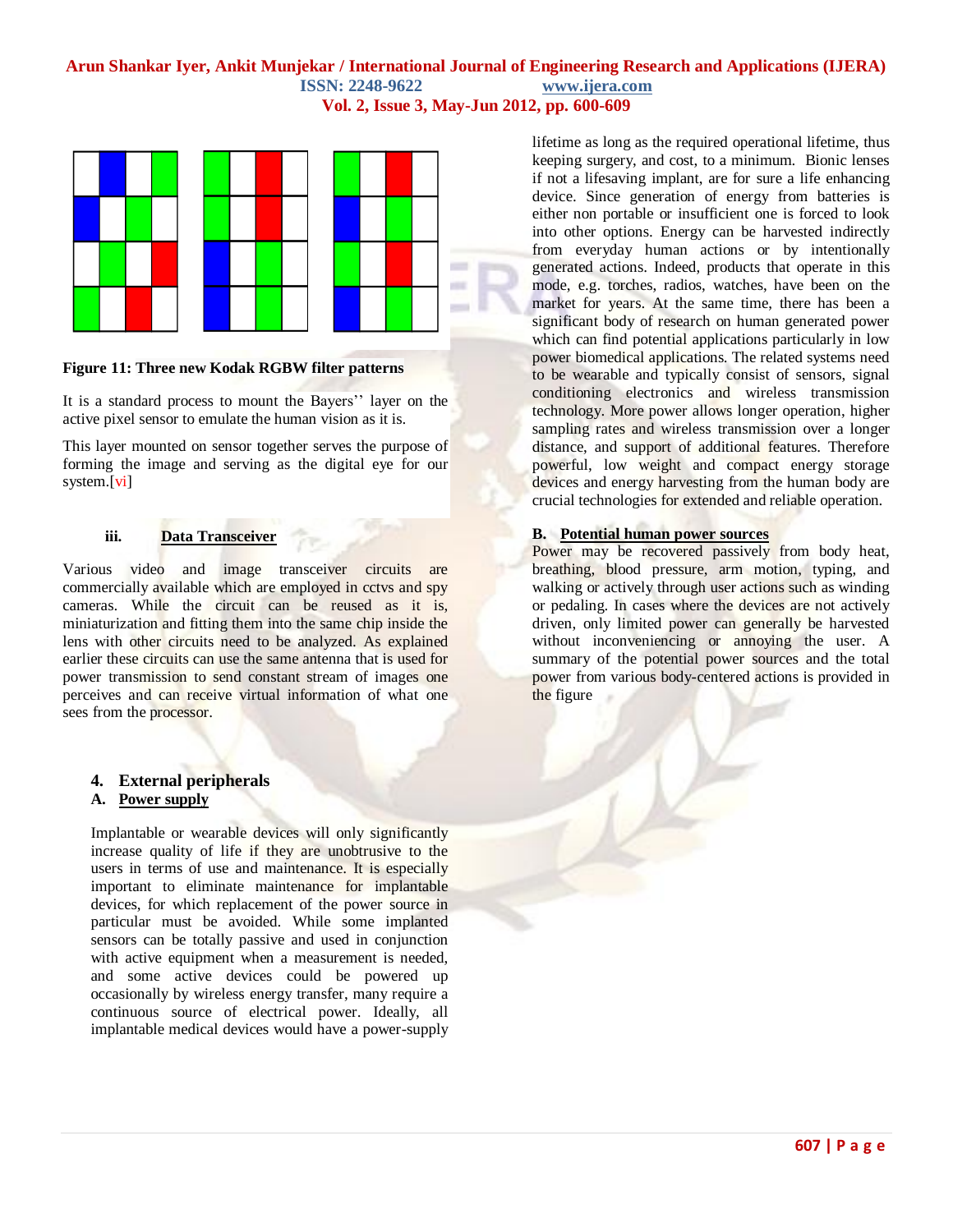

**Figure 12 : Viable power that can be extracted from human body**

One can see that the power output from daily activities is more than what is needed for our system. Even after considering the power loss, one should be well placed to power his own system sufficiently, if he is in a position to harness these energies. Let us look into some of the technologies existing in market.

a. Kinetic watch (harnessing kinetic energy of arm motion )

This technology is currently in use only to power the battery of the watch but can be extended to power other application as well. Seiko ltd holds the patent of this technology. The principle is as follows:-

A rotating [pendulum](http://en.wikipedia.org/wiki/Pendulum) inside the case is attached to a relatively large gear which meshes with a very small [pinion.](http://en.wikipedia.org/wiki/Pinion) As the wearer moves, the pendulum turns and spins the pinion at a very high speed - up to 100,00[0rpm.](http://en.wikipedia.org/wiki/Revolutions_per_minute) This is coupled to a miniature [electrical generator](http://en.wikipedia.org/wiki/Electrical_generator) which charges a storage device which is a [capacitor\(](http://en.wikipedia.org/wiki/Capacitor)s) or a rechargeable [battery.](http://en.wikipedia.org/wiki/Button_cell) A typical full charge will last between two weeks and six months **[\[0\]](#page-9-5)**



b. Shoe Mounted Piezoelectric (converting footfalls) The piezoelectric effect—a material's capacity to convert mechanical energy into electrical energy, and the inverse—is observable in a wide array of crystalline substances that have asymmetric unit cells. When an external force mechanically strains a piezoelectric element, these polarized unit cells shift and align in a regular pattern in the crystal lattice. The discrete dipole effects accumulate, developing an electrostatic potential between opposing faces of the element. Relationships between the force applied and the subsequent response of a piezoelectric element depend on three factors the structure's dimensions and geometry, the material's piezoelectric properties, and the mechanical or electrical excitation. **[\[0\]](#page-9-5)**

Figure 14(a) depicts the piezoelectric effect on a suitable material, while Figure 14(b) depicts the construction on insole piezoelectric material.